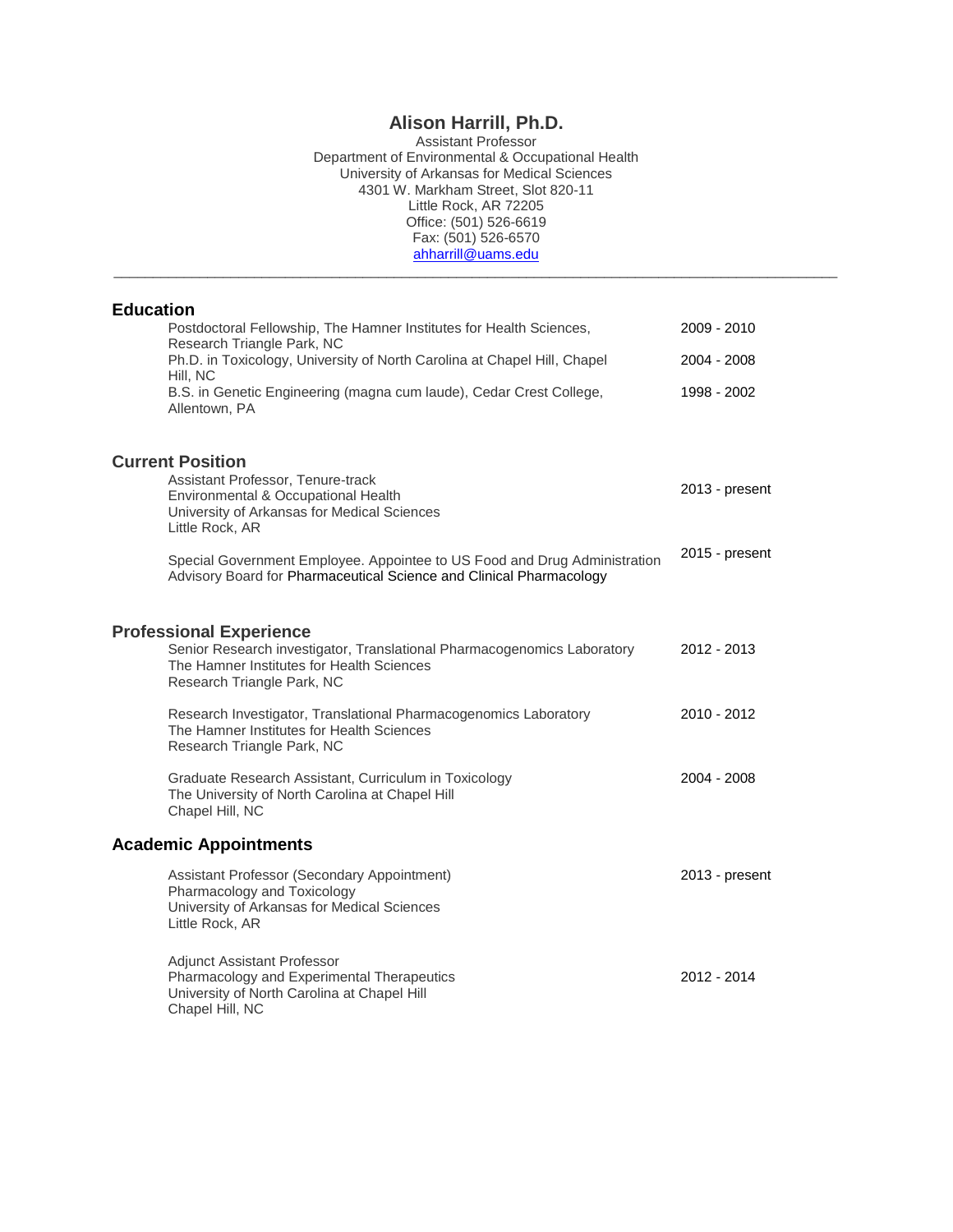| <b>Other Positions and Employment</b>                                                                                                                                                                                                                                               |                                                      |  |  |  |  |
|-------------------------------------------------------------------------------------------------------------------------------------------------------------------------------------------------------------------------------------------------------------------------------------|------------------------------------------------------|--|--|--|--|
| Research Technician, Applied Pharmacology Branch<br>U.S. Army Medical Research Institute of Chemical Defense<br>Edgewood, MD                                                                                                                                                        | 2003 - 2004                                          |  |  |  |  |
| Research Technician, U.S. Military HIV Research Program<br>The Henry M. Jackson Foundation for the Advancement of Military Medicine<br>Rockville, MD                                                                                                                                | $2002 - 2003$                                        |  |  |  |  |
| Intern, RheoGene, Inc. - a division of The Rohm and Haas Company<br>Norristown, PA                                                                                                                                                                                                  | $2000 - 2002$                                        |  |  |  |  |
| Professional Memberships and Activities (active service)                                                                                                                                                                                                                            |                                                      |  |  |  |  |
| Society of Toxicology<br>Appointed Member, Contemporary Concepts in Toxicology Committee<br>$(2014 - present)$<br>Junior Counselor, Molecular and Systems Biology Specialty Section<br>$(2014$ -present)                                                                            | $2005 - present$                                     |  |  |  |  |
| Postdoctoral Assembly Secretary (2009 - 2010)<br>Chairperson, Specialty Section Graduate Committee (2007 - 2008)<br>Secretary-Treasurer, Student Advisory Council (2007 - 2008)<br>Student Representative, Toxicologic and Exploratory Pathology Specialty<br>Section (2005 - 2007) |                                                      |  |  |  |  |
| American Society for Pharmacology and Experimental Therapeutics                                                                                                                                                                                                                     | $2012 - present$                                     |  |  |  |  |
| Secretary/Treasurer-Elect, Toxicology Division (2015-present)<br>American College of Toxicology<br>Genetics Society of America<br>The Toxicology Forum                                                                                                                              | 2012 - present<br>$2012 - present$<br>2014 - present |  |  |  |  |
|                                                                                                                                                                                                                                                                                     |                                                      |  |  |  |  |
| <b>Honors and Awards</b>                                                                                                                                                                                                                                                            |                                                      |  |  |  |  |
| 1. Best Paper, Society of Toxicology Molecular and Systems Biology Specialty<br>Section                                                                                                                                                                                             | 2014                                                 |  |  |  |  |
| 2. Mentor Award, Perry Gehrig Postdoctoral Fellow Mentoring, Society of<br>Toxicology Risk Assessment Specialty Section (Mentee: Rachel Church)                                                                                                                                     | 2014                                                 |  |  |  |  |
| 3. Top 10 Abstract, Society of Toxicology Risk Assessment Specialty Section                                                                                                                                                                                                         | 2013                                                 |  |  |  |  |
| 4. Mentor Award, Perry Gehrig Postdoctoral Fellow Mentoring, Society of<br>Toxicology Risk Assessment Specialty Section (Mentee: Merrie Mosedale)                                                                                                                                   | 2013                                                 |  |  |  |  |
| 5. John Doull Risk Assessment Abstract Mentor Award                                                                                                                                                                                                                                 | 2013                                                 |  |  |  |  |
| 6. Triangle Business Journal "Beautiful Minds" Competition Winner                                                                                                                                                                                                                   | 2011                                                 |  |  |  |  |
| 7. Outstanding Published Paper Advancing the Science of Risk Assessment,<br>Society of Toxicology Risk Assessment Specialty Section                                                                                                                                                 | 2009                                                 |  |  |  |  |
| 8. Leon Goldberg Toxicology Travel Award                                                                                                                                                                                                                                            | 2008 and 2007                                        |  |  |  |  |
| 9. North Carolina Society of Toxicology Student Award, First Place                                                                                                                                                                                                                  | 2008                                                 |  |  |  |  |
| 10. Risk Assessment Specialty Section Best Student Abstract Award                                                                                                                                                                                                                   | 2007                                                 |  |  |  |  |
| 11. Science to Achieve Results (STAR) Fellowship, U.S. Environmental<br><b>Protection Agency</b>                                                                                                                                                                                    | 2007-2008                                            |  |  |  |  |
| 12. First Place, Student Poster Award, Toxicogenomics Research Consortium                                                                                                                                                                                                           | 2005                                                 |  |  |  |  |
| 13. Toxicologic and Exploratory Pathology Specialty Section Travel Award                                                                                                                                                                                                            | 2005                                                 |  |  |  |  |
| 14. Student Poster Award, Toxicogenomics Research Consortium<br>15. Oak Ridge Institute for Science and Education (ORISE) postgraduate                                                                                                                                              | 2004<br>2003-2004                                    |  |  |  |  |
| research fellowship<br>16. Commander's Award of Excellence, U.S. Army Medical Research Institute                                                                                                                                                                                    |                                                      |  |  |  |  |
| for Chemical Defense                                                                                                                                                                                                                                                                | 2004                                                 |  |  |  |  |

#### U.S. Food and Drug Administration Advisory Board for Pharmaceutical Science and Clinical Pharmacology 2015 - present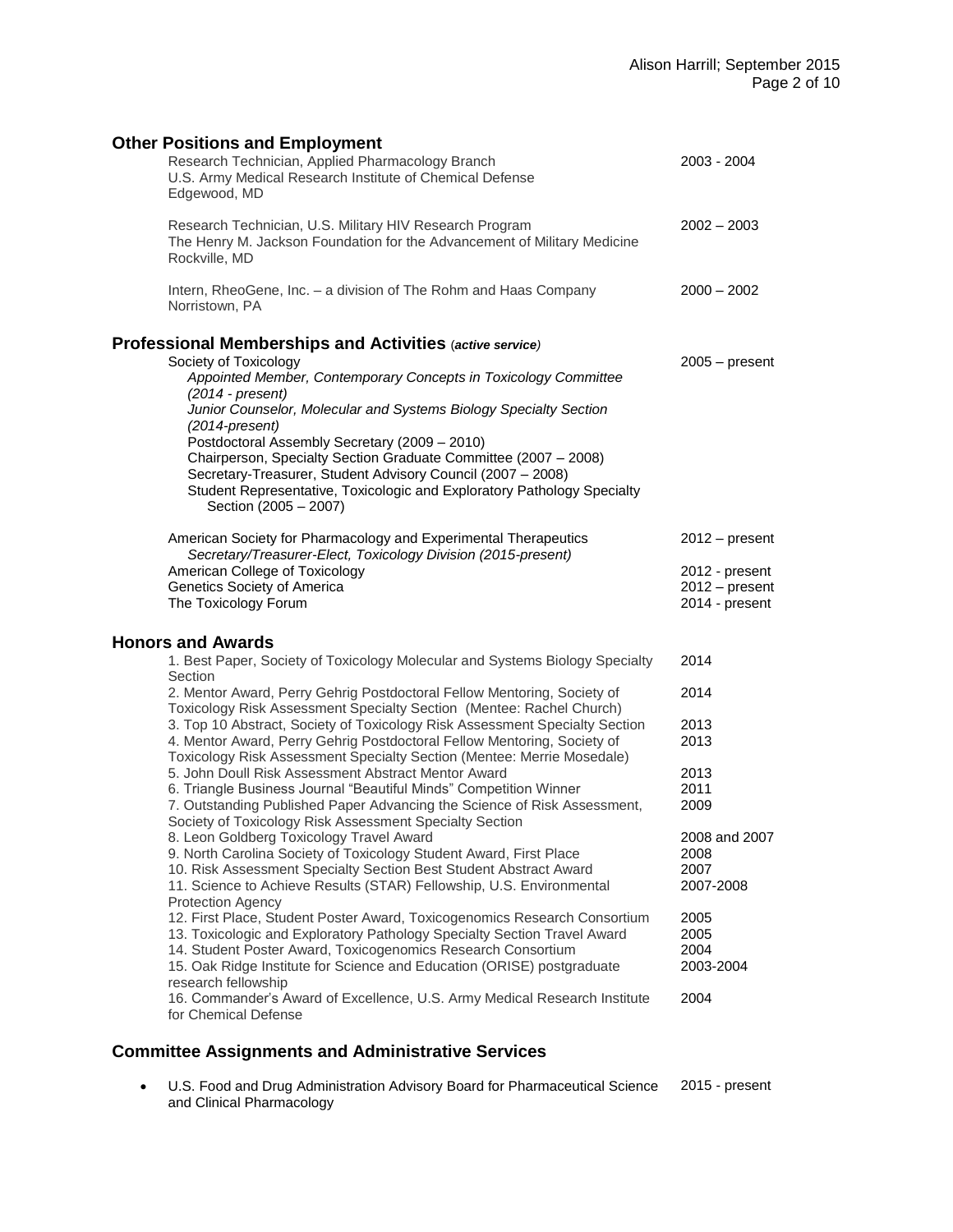| American Society for Pharmacology and Experimental Therapeutics,<br>٠<br>Secretary/Treasurer of Toxicology Division                                                                                                                                                                                                                                                                                                                                                                                                                                                                                                                                             | 2015 - present   |
|-----------------------------------------------------------------------------------------------------------------------------------------------------------------------------------------------------------------------------------------------------------------------------------------------------------------------------------------------------------------------------------------------------------------------------------------------------------------------------------------------------------------------------------------------------------------------------------------------------------------------------------------------------------------|------------------|
| <b>UAMS Library Advisory Committee</b><br>$\bullet$                                                                                                                                                                                                                                                                                                                                                                                                                                                                                                                                                                                                             | 2014 - present   |
| Society of Toxicology, Molecular and Systems Biology Specialty Section, Junior<br>$\bullet$<br>Counselor                                                                                                                                                                                                                                                                                                                                                                                                                                                                                                                                                        | 2014 - present   |
| Society of Toxicology, Contemporary Concepts in Toxicology, appointed<br>$\bullet$<br>member for three year term                                                                                                                                                                                                                                                                                                                                                                                                                                                                                                                                                | 2014 - present   |
| Society of Toxicology, Future Tox III Scientific Workshop Organizing<br>Committee, member                                                                                                                                                                                                                                                                                                                                                                                                                                                                                                                                                                       | 2014 - present   |
| Society of Toxicology, miRNA Biomarkers of Toxicology Pathology<br>$\bullet$<br>Workshop Planning Committee, Chair                                                                                                                                                                                                                                                                                                                                                                                                                                                                                                                                              | 2014 - present   |
| ILSI/HESI Committee for the Application of Genomics to Risk Assessment,<br>$\bullet$<br>Steering Team member, incoming Co-Chair (Oct 2015)                                                                                                                                                                                                                                                                                                                                                                                                                                                                                                                      | $2010 - present$ |
| ILSI/HESI Biomarkers of Nephrotoxicity Committee, miRNA biomarkers of<br>$\bullet$<br>glomerular nephritis project team leader                                                                                                                                                                                                                                                                                                                                                                                                                                                                                                                                  | $2013 - present$ |
| Predictive Safety Testing Consortium Hepatic Working Group, member<br>$\bullet$<br>Ad hoc manuscript reviewer: Chemical Research in Toxicology, Environmental<br>$\bullet$<br>Health Perspectives, G3: Genes Genomes Genetics, Genome Research,<br>ILSI/HESI peer review, Journal of Pharmacology and Experimental<br>Therapeutics, Pharmacogenomics and Personalized Medicine, PLoS Genetics,<br>PLoS One, Scientific Reports, Toxicology and Applied Pharmacology,<br>Toxicology In Vitro, Toxicological Sciences<br>Ad hoc grant reviewer: Research Triangle International Regional<br>$\bullet$<br><b>Comprehensive Metabolomics Resource Core Facility</b> | 2011 - 2013      |
| <b>Educational Activities</b>                                                                                                                                                                                                                                                                                                                                                                                                                                                                                                                                                                                                                                   |                  |
| Pharmacogenomics - Undergraduate Course Guest Lecturer. Course<br>director: Thomas Urban, Duke University                                                                                                                                                                                                                                                                                                                                                                                                                                                                                                                                                       | 2012 - 2013      |
| Science and Methods in Drug Development - Graduate Course Guest<br>$\bullet$<br>Lecturer. Course Directors: Bob Dupuis and Melanie Joy, University of<br>North Carolina at Chapel Hill Eshelman School of Pharmacy                                                                                                                                                                                                                                                                                                                                                                                                                                              | 2012 - 2013      |
| Systems Therapeutics - Graduate Course Guest Lecturer. Course<br>$\bullet$<br>Director: Philip Mayeux, University of Arkansas for Medical Sciences,                                                                                                                                                                                                                                                                                                                                                                                                                                                                                                             | $2014 -$ Current |
| Department of Pharmacology and Toxicology<br>Experimental Pharmacology and Toxicology - Graduate Course Guest<br>$\bullet$<br>Lecturer. Course Director: Eric Peterson, University of Arkansas for                                                                                                                                                                                                                                                                                                                                                                                                                                                              | $2015 -$ Current |
| Medical Sciences, Department of Pharmacology and Toxicology<br>Principles of Pharmacology and Toxicology - Graduate Course Guest<br>Lecturer. Course Director: William Fantegrossi, University of Arkansas                                                                                                                                                                                                                                                                                                                                                                                                                                                      | $2015 -$ Current |

for Medical Sciences, Department of Pharmacology and Toxicology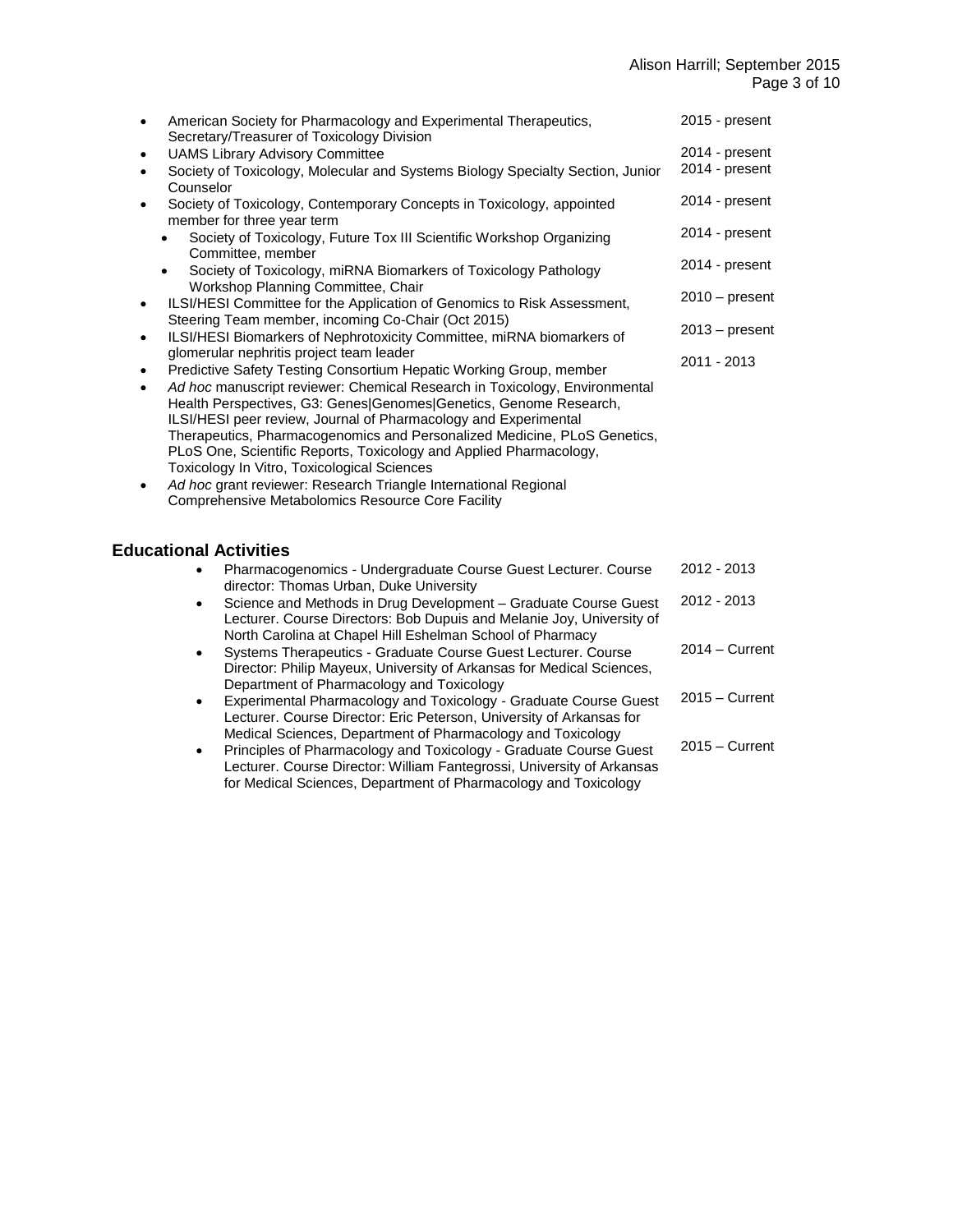## **Trainees**

- Graduate Students
	- o Lascelles Lyn-cook Jr., Ph.D. Candidate, Interdisciplinary Biomedical Sciences, 2013-Current
	- o Julia Tobacyk, Ph.D. Candidate, Pharmacology & Toxicology , 2015- **Current**
	- o Ryan Macleod, M.D. Ph.D. Candidate, Summer 2014 Rotation
	- o Chuck Hayes, Ph.D. Candidate, Pharmacology & Toxicology, Spring 2014 Rotation
- Postdoctoral Fellows
	- o Haixia Lin, Ph.D., 2015 Current
	- o Rachel Church, Ph.D., 2011-2013
	- o Merrie Mosedale, Ph.D., 2011-2013
	- o Rohit Singhal, Ph.D., Visiting Fellow from Sanofi, 2012
	- o Catherine Lisa Kurtz, Ph.D. 2009-2011
- Undergraduate Students
	- o Shamiso Ngongoni, Southern Arkansas University, Summer 2014<br>
	o Laura Abbott, U. Arkansas at Fayetteville, Summer 2014
	- Laura Abbott, U. Arkansas at Fayetteville, Summer 2014
	- o Jessica Brown, North Carolina State University, Summer 2011
	- o Maria Davis, North Carolina State University, Summer 2011
	- o Veronica Adams, North Carolina State University, Summer 2010

## **Grants and Contract Awards**

• Active:

|           | $\Omega$  | Burroughs Wellcome Award for Innovation in Regulatory Science,<br>PI/Awardee, \$500,000 (27% effort)                                                                              | 2013 - 2018   |
|-----------|-----------|-----------------------------------------------------------------------------------------------------------------------------------------------------------------------------------|---------------|
|           | $\circ$   | U.S. Food and Drug Administration Contract, The Diversity Outbred: A<br>Tool to Improve Preclinical Safety Testing and Pharmacogenomics<br>Analysis, PI, \$1,263,528 (30% effort) | 2014 - 2017   |
| $\bullet$ | Previous: |                                                                                                                                                                                   |               |
|           | $\circ$   | Janssen (formerly Johnson & Johnson), miRNA Biomarkers of Drug-<br>Induced Tissue Pathology, PI (\$228,091)                                                                       | 2012 - 2013   |
|           | $\circ$   | Pfizer, Inc., Investigation of DILI using the Mouse Model of the Human<br>Population, PI (\$578,938)                                                                              | $2009 - 2013$ |
|           | $\circ$   | AstraZeneca, Development of Biomarkers of Compound X Induced<br>Liver Response in Healthy Human Volunteers and in Mouse Genetic<br>Models, Co-PI (\$299,504)                      | $2011 - 2013$ |
|           | $\circ$   | Revolutionizing preclinical detection of risk factors for idiosyncratic<br>drug-induced liver injury, (NIH) 1RC1DK087510-01, Co-I, \$1,000,000;                                   | $2009 - 2012$ |
|           | $\circ$   | Sanofi Aventis, Pharmacogenetic Analysis of Compound Y<br>Hepatotoxicity Using the Mouse Model of the Human Population, PI<br>(128, 750)                                          | $2011 - 2012$ |
|           | $\circ$   | NeuroTherapeutics Pharma, Injury Biomarkers in a Canine Toxicology<br>Study, PI (\$14,750)                                                                                        | 2013          |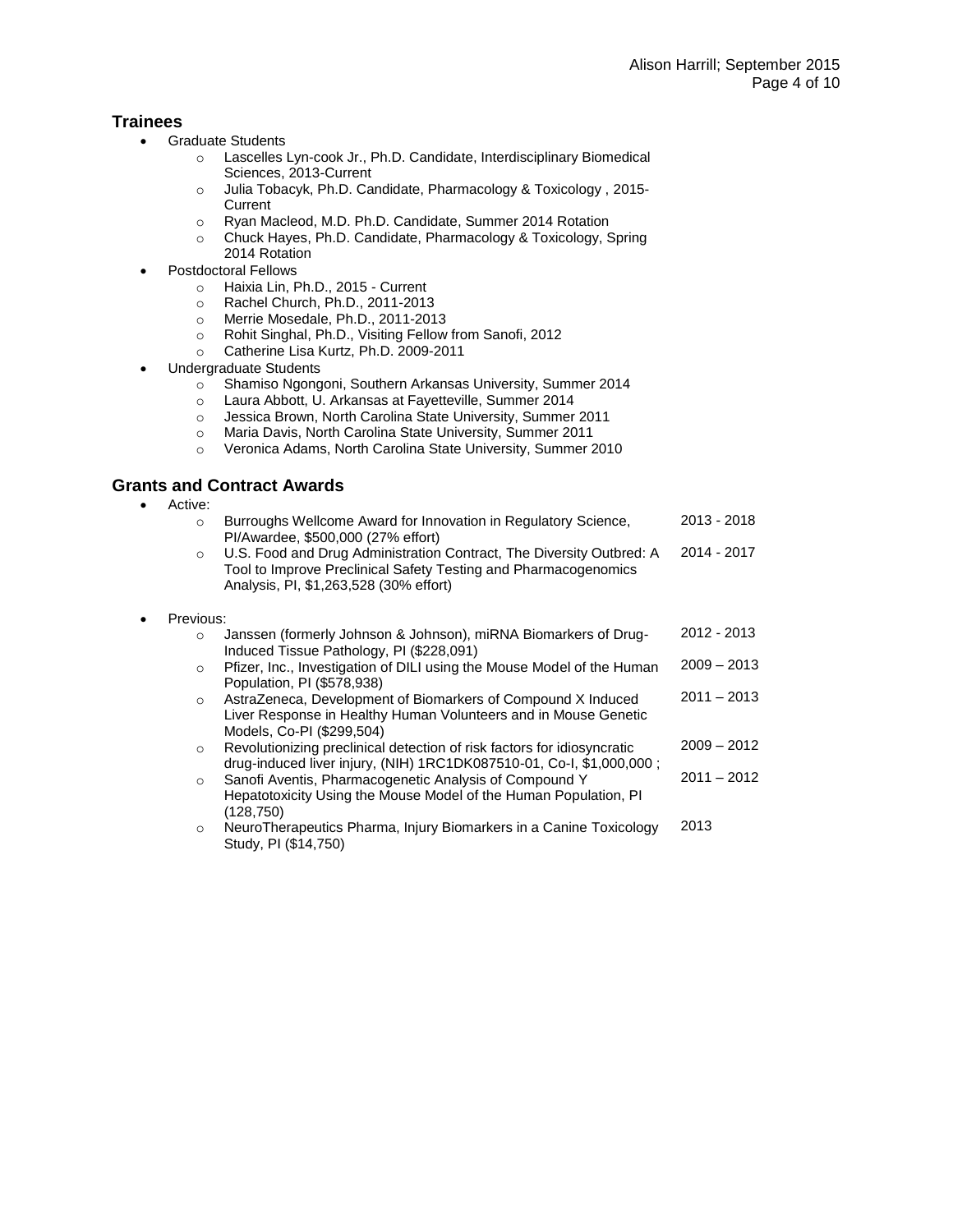### **Publications (first and corresponding author) Journal Articles**

Circulating mitochondrial biomarkers for drug induced liver injury. Shi, Q., Yang, X., Mattes, W.B., Mendrick, D.L., **Harrill, A.H.,** Beger, R.D. *Biomarkers in Medicine* [In Press] 2015.

Importance of investigating epigenetic alterations for industry and regulators: an appraisal of current efforts by the Health and Environmental Sciences Institute. Miousse, I.R., Currie, R., Datta, K., Ellinger-Ziegelbauer, H., French, J.E., **Harrill, A.H**., Koturbash, I., Lawton, M., Mann, D., Meehan, R.R., Moggs, J.G., Rasoulpour, R.J., Reijo Pera, R.A., Thompson, K. *Toxicology* [In Press] 2015.

A multi-megabase copy number gain causes maternal transmission ratio distortion on mouse chromosome 2. Didion, J.P., Morgan, A.P., Clayshulte, A.M-F., Yadgary, L., Petkov, P.M., Bell, T.A., Gatti, D.M., Crowley, J.J., Hua, K., Aylor, D.L., Bai, L., Calaway, M., Chesler, E.J., French, J.E., Geiger, T.R., Gooch, T.J., Garland, T., **Harrill, A.H.**, Hunter, K., McMillan, L., Holt, M., Miller, D.R., O'Brien, D.A., Paigen, K., Pan, W., Rowe, L.B., Shaw, G.D., Simecek, P., Sullivan, P.F., Svenson, K.L., Weinstock, G.M., Threadgill, D.W., Pomp, D., Churchill, G.A., de Villena, F.P-M. *PLoS Genetics.* 2015 Feb 13;11(2):e1004850.

Sensitivity to hepatotoxicity due to epigallocatechin gallate is affected by genetic background in Diversity Outbred mice. Church, R.J., Gatti, D.M., Urban, T.J., Long, N., Yang, X., Shi, Q., Eaddy, J.S., Mosedale, M., Ballard, S., Churchill, G.A., Navarro, V., Watkins, P.B., Threadgill, D.W., **Harrill, A.H.** *Food and Chemical Toxicology.* 2015 Feb;76:19-26.

Dysregulation of protein degradation pathways may mediate the liver injury and phospholipidosis associated with a cationic amphiphilic antibiotic drug. Mosedale, M., Wu, H., Kurtz, C.L., Schmidt, S.P., Adkins, K., **Harrill, A.H.** *Toxicology and Applied Pharmacology.* 2014; Oct 1; 280(1):21-29.

A systems biology approach utilizing a mouse diversity panel identifies genetic differences influencing isoniazidinduced microvesicular steatosis. Church, R.J., Wu, H., Mosedale, M., Sumner, S.J., Pathmasiri, W., Kurtz, C.L., Eaddy, J.S., Pandher, K. Singer, M., Batheja, A., Watkins, P.B., Adkins, K, **Harrill, A.H.** *Toxicological Sciences*. 2014; Aug 1; 140(2):281-92.

Benign elevations in serum aminotransferases and biomarkers of hepatotoxicity in healthy volunteers treated with cholestyramine. Singhal, R., **Harrill, A.H.,** Menguy-Vacheron, F., Jayyosi, Z., Benzerdjeb, H., Watkins, P.B. *BMC Pharmacology and Toxicology.* 2014 Aug 3; 15(1):42.

MicroRNA-34c-3p is an early predictive biomarker for doxorubicin-induced glomerular injury progression in male Sprague-Dawley rats. Church, R.J., McDuffie, J.E., Sonee, M., Otieno, M., Ma, J.Y., Liu, X., Watkins, P.B., **Harrill, A.H.** *Toxicology Research.* 2014; 3(5):384-94.

Liver biomarker and in vitro assessment confirm the hepatic origin of aminotransferase elevations lacking histopathological correlate in beagle dogs treated with GABAA receptor antagonist NP260. **Harrill, A.H.**, Eaddy, J.S., Rose, K., Cullen, J.M., Ramanathan, L., Wanaski, S., Collins, S., Ho, Y., Watkins, P.B., Lecluyse, E.L. *Toxicology and Applied Pharmacology*. 2014 Jun 1;277(2):131-7.

Green tea epigallocatechin gallate binds to and inhibits respiratory complexes in swelling but not normal rat hepatic mitochondria. Weng, Z., Zhou, P., Salminen, W.F., Yang, X., **Harrill, A.H.,** Cao, Z., Mattes, W., Mendrick, D.L*. Biochemical and Biophysical Research Communications*. 2014 Jan 17;443(3):1097-104.

Safety biomarkers for drug-induced liver injury - current status and future perspectives. Antoine, D.J., **Harrill, A.H.,** Watkins, P.B., Park, B.K. *Toxicology Research*. 2014; 3:75-85.

Keratin-18 and microRNA-122 complement alanine aminotransferase as novel safety biomarkers for druginduced liver injury in two human cohorts. Thulin, P., Nordahl, G., Gry, M., Yimer, G., Aklillu, E., Makonnen, E., Aderaye, G., Lindquist, L., Mattsson C.M., Ekblom, B., Antoine, D.J., Park, B.K., Linder, S., **Harrill, A.H.,**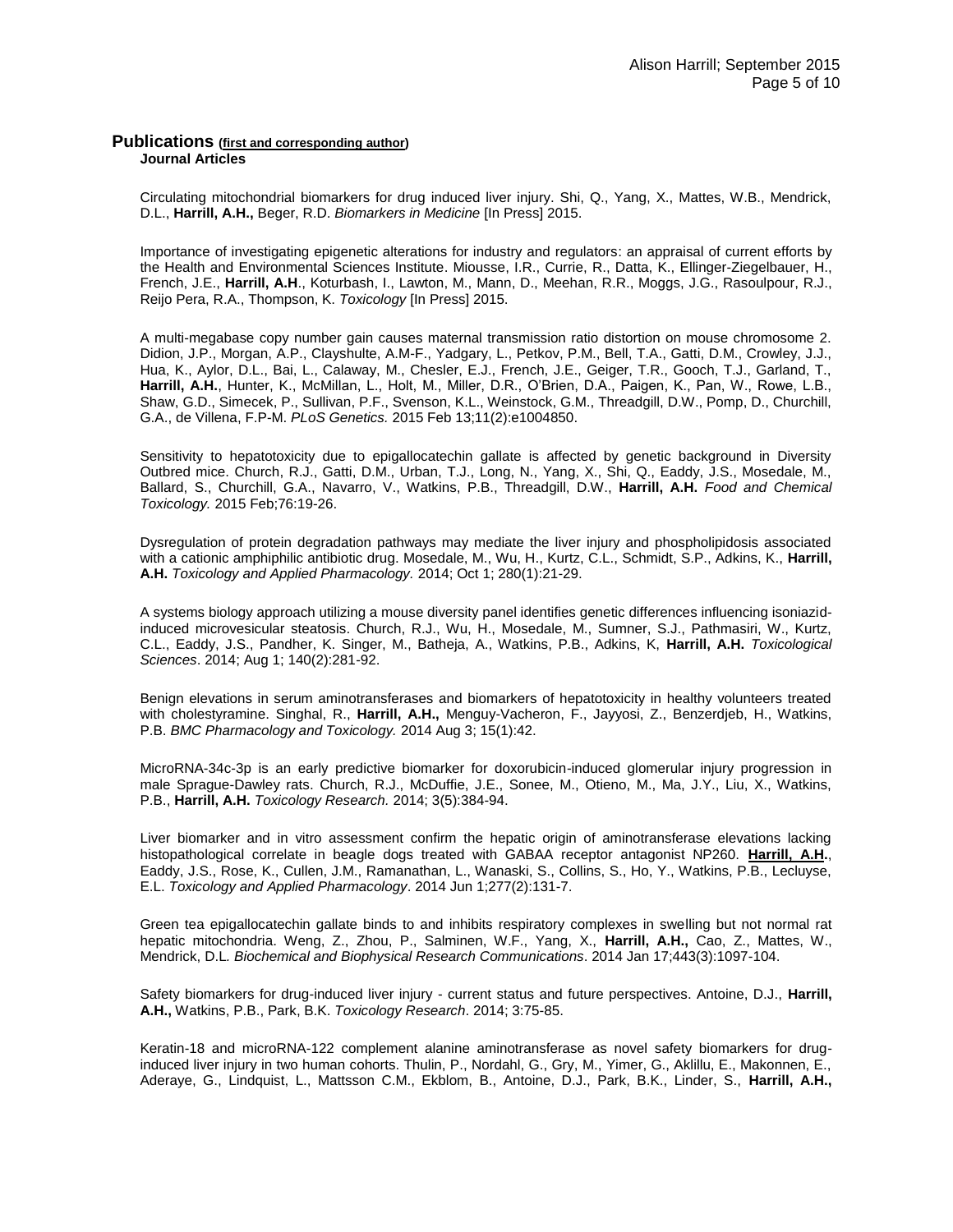Watkins, P.B., Glinghammar, B., Schuppe-Koistinen, I. *Liver International*. 2013 Sep 11.

A mouse diversity panel approach reveals the potential for clinical kidney injury due to DB289 not predicted by classical rodent models. **Harrill, A.H.,** Desmet, K.D., Wolf, K.K., Bridges, A.S., Eaddy, J.S., Kurtz, C.L., Hall, J.E., Paine, M.F., Tidwell, R.R., Watkins, P.B. *Toxicological Sciences*. 2012 Dec;130(2):416-26.

*In vitro* to *in vivo* extrapolation and species response comparisons for drug-induced liver injury (DILI) using DILIsym™: a mechanistic, mathematical model of DILI. Howell, B.A., Yang, Y., Kumar, R., Woodhead, J.L., **Harrill, A.H.**, Clewell, H.J. 3rd, Andersen, M.E., Siler, S.Q., Watkins, P.B. *Journal of Pharmacokinetics and Pharmacodynamics*. 2012 Oct;39(5):527-41.

The effects of heparins on the liver: application of mechanistic serum biomarkers in a randomized study in healthy volunteers. **Harrill, A.H**., Roach, J., Fier, I., Eaddy, J.S., Kurtz, C.L., Antoine, D.J., Spencer, D.M., Kishimoto, T.K., Pisetsky, D.S., Park, B.K., Watkins, P.B. *Clinical Pharmacology and Therapeutics*. 2012 Aug;92(2):214-20.

An analysis of N-acetylcysteine treatment for acetaminophen overdose using a systems model of drug-induced liver injury. Woodhead, J.L., Howell, B.A., Yang, Y., **Harrill, A.H.,** Clewell, H.J. 3rd, Andersen, M.E., Siler, S.Q., Watkins, P.B. *Journal of Pharmacology and Experimental Therapeutics*. 2012 Aug;342(2):529-40.

Replication and narrowing of gene expression quantitative trait loci using inbred mice. Gatti, DM, **Harrill, A.H.,** Wright, F.A., Threadgill, D.W., Rusyn, I. *Mammalian Genome*. 2009 Jul;20(7):437-46.

Mouse population-guided resequencing reveals that variants in CD44 contribute to acetaminophen-induced liver injury in humans. **Harrill, A.H**., Watkins, P.B., Su, S., Ross, P.K., Harbourt, D.E., Stylianou, I.M., Boorman, G.A., Russo, M.W., Sackler, R.S., Harris, S.C., Smith, P.C., Tennant, R., Bogue, M.A., Paigen, K., Harris, C., Contractor, T., Wiltshire, T., Rusyn, I., and Threadgill, D.W. *Genome Research*. 2009 Sep;19(9):1507-15.

Population-Based Discovery of Toxicogenomics Biomarkers for Hepatotoxicity Using a Laboratory Strain Diversity Panel. **Harrill, A.H.,** Ross, P.K., Gatti, D.M., Threadgill, D.W., and Rusyn, I. *Toxicological Sciences*. 2009 Jul;110(1):235-43.

Systems biology and functional genomics approaches for the identification of cellular responses to drug toxicity. **Harrill, A.H.,** Rusyn, I.R. *Expert Opinion on Drug Metabolism and Toxicology*. 2008 Nov;4(11):1379-89.

Microarray analysis of mouse ear tissue exposed to bis-(2-chloroethyl) sulfide: gene expression profiles correlate with treatment efficacy and an established clinical endpoint. Dillman III, J.F., **Hege, A.I.,** Orzolek, L.D., Phillips, C.S., Sylvester, A.J., Bossone, C., Henemyre-Harris, C., Kiser, R.C., Choi, Y.W., Schlager, J.J., and Sabourin, C.L. *Journal of Pharmacology and Experimental Therapeutics*. 2006 Apr;317(1):76-87.

Genomic analysis of murine pulmonary tissue following carbonyl chloride inhalation. Sciuto, A.M., Phillips, C.S., Orzolek, L.D., **Hege, A.I**., Moran, T.S., and Dillman III, J.F. *Chemical Research in Toxicology*. 2005 Nov;18(11):1654-60.

Genomic Analysis of Rodent Pulmonary Tissue Following Bis-(2-Chloroethyl) Sulfide Exposure. Dillman, J.F. III, Phillips, C.S., Dorsch, L.M., Croxton, M.D., **Hege, A.I.,** Sylvester, A.J., Moran, T.S., and Sciuto, A.M. *Chemical Research in Toxicology*. 2005 Jan;18(1):28-34.

#### **Book Chapters**

Mouse population based toxicology for personalized medicine (chapter). **Harrill, A.H.** Drug Discovery Toxicology: From Target to Translational Biomarkers. John Wiley & Sons. Editors: Yvonne Will, James Eric McDuffie, Andrew J. Olaharski, and Brandon D. Jeffy. *In Press.*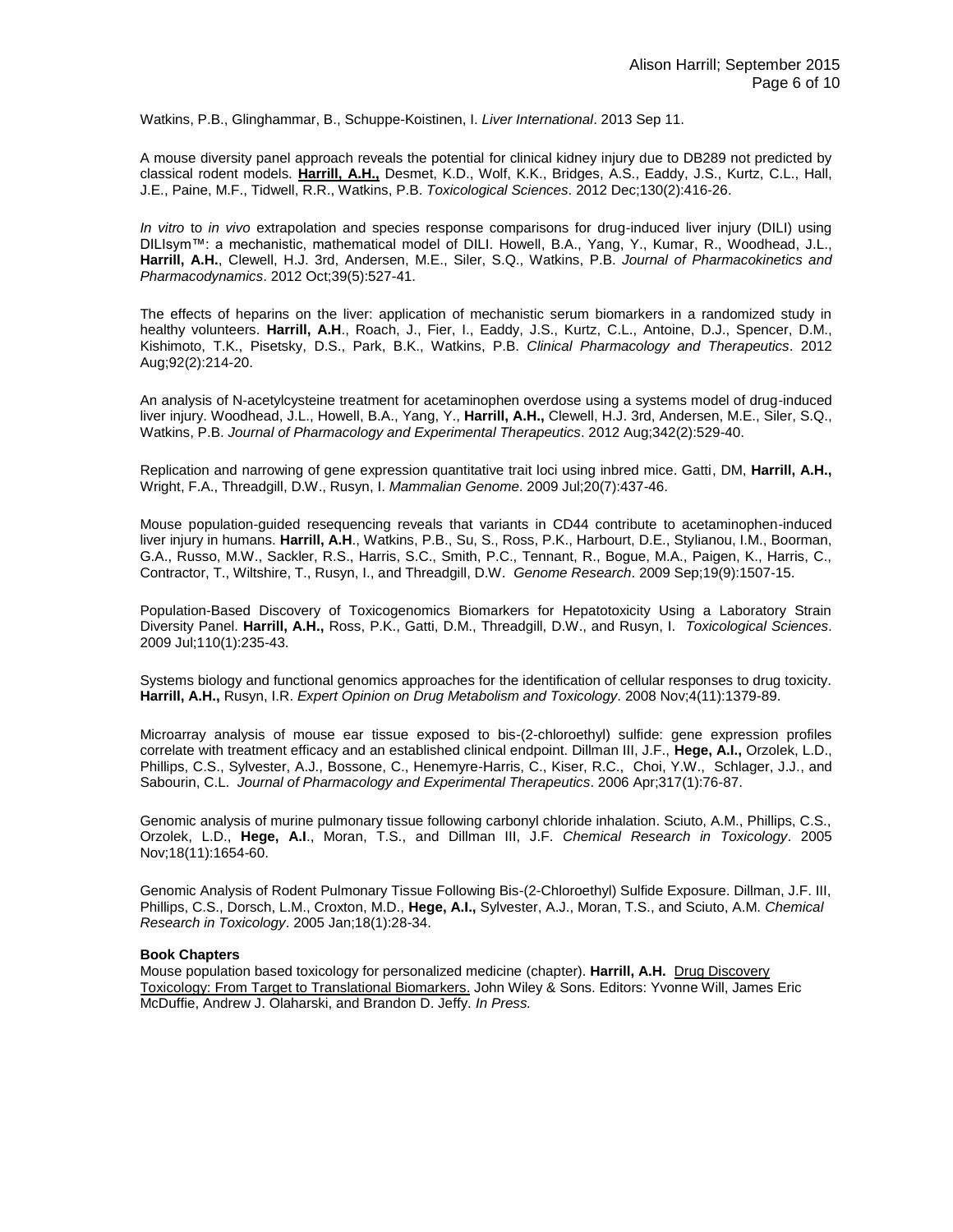## **Abstracts and Presentations**

#### **Oral Presentations**

Mouse population models and systems toxicology improve translation of chemical safety risks to humans. Department of Environmental Science and Engineering, the University of North Carolina at Chapel Hill. Chapel Hill, NC. August, 2015.

Diversity Outbred mice are a tool to predict and prevent rare adverse drug events. Annual Meeting of the Complex Trait Community. Portland, OR. June, 2015.

Session Chair. Introduction: Current understanding of immune-mediated adverse drug reactions. Annual Meeting of the Society of Toxicology. San Diego, CA. March, 2015.

Idiosyncratic drug-induced liver injury potential of zileuton is detected in Diversity Outbred mice. Annual Meeting of the American Society for Pharmacology and Experimental Therapeutics. Boston, MA. March, 2015.

Mouse populations enable translational pharmacogenomic approaches for understanding and predicting adverse drug events. Rodent Populations for Environmental Risk Assessment. National Institute for Environmental Health Sciences. Research Triangle Park, NC. March, 2015.

Translational approaches to using genetically diverse mouse populations to understand and predict drug toxicity in humans. Annual Meeting of the Society for Toxicologic Pathology. Washington, DC. June, 2014.

Genetically diverse mouse populations facilitate toxicogenetic analysis of drug-induced hepatotoxicity. Invited Seminar. United States Army Medical Research Institute for Chemical Defense. Aberdeen, MD. June, 2014.

Predicting drug-induced liver injury: qualification of biomarkers and preclinical models. Invited Seminar. Arkansas Children's Hospital. Little Rock, AR. June, 2014.

Session Chair and Speaker, Novel biomarkers provide insight into benign drug-induced ALT elevations in the clinic. Annual Meeting of the Society of Toxicology. Phoenix, AZ. March, 2014.

Genetically diverse mouse populations facilitate toxicogenetic analysis of drug-induced hepatotoxicity. Annual Meeting of the Society of Toxicology. Phoenix, AZ. March, 2014.

Translational approaches to using genetically diverse mouse population models to understand and predict drug toxicity in humans. American Association of Pharmaceutical Scientists Annual Meeting. San Antonio, TX. November, 2013.

Translational pharmacogenetic analysis and safety assessment using mouse population based models. Invited Seminar. The Jackson Laboratory. Bar Harbor, ME. October, 2013.

Translational pharmacogenomics using mouse populations: a potential tool for safety assessment and patient stratification. Invited seminar. U.S. Food and Drug Administration, National Center for Toxicological Research. Jefferson, AR. September, 2013.

Translational pharmacogenetic analysis and safety assessment using mouse population based models. Applied Pharmaceutical Analysis Meeting and the Boston Society. Boston, MA. September, 2013.

Translational pharmacogenetic analysis and safety assessment using mouse population based models. St. Jude Children's Research Hospital and University of Tennessee Health Center. Memphis, TN. September, 2013.

The use of population based mouse models in toxicology. "Study III- Genetically Diverse Mouse Models Improve Prediction of Clinical Toxicity Risk." The Toxicology Forum. Aspen, CO. July, 2013.

Workshop Chair and Speaker, Use of genetically diverse mouse models in pharmaceutical development. One day workshop. ILSI/HESI Committee for the Application of Genomics to Risk Assessment. Washington, DC. November, 2012.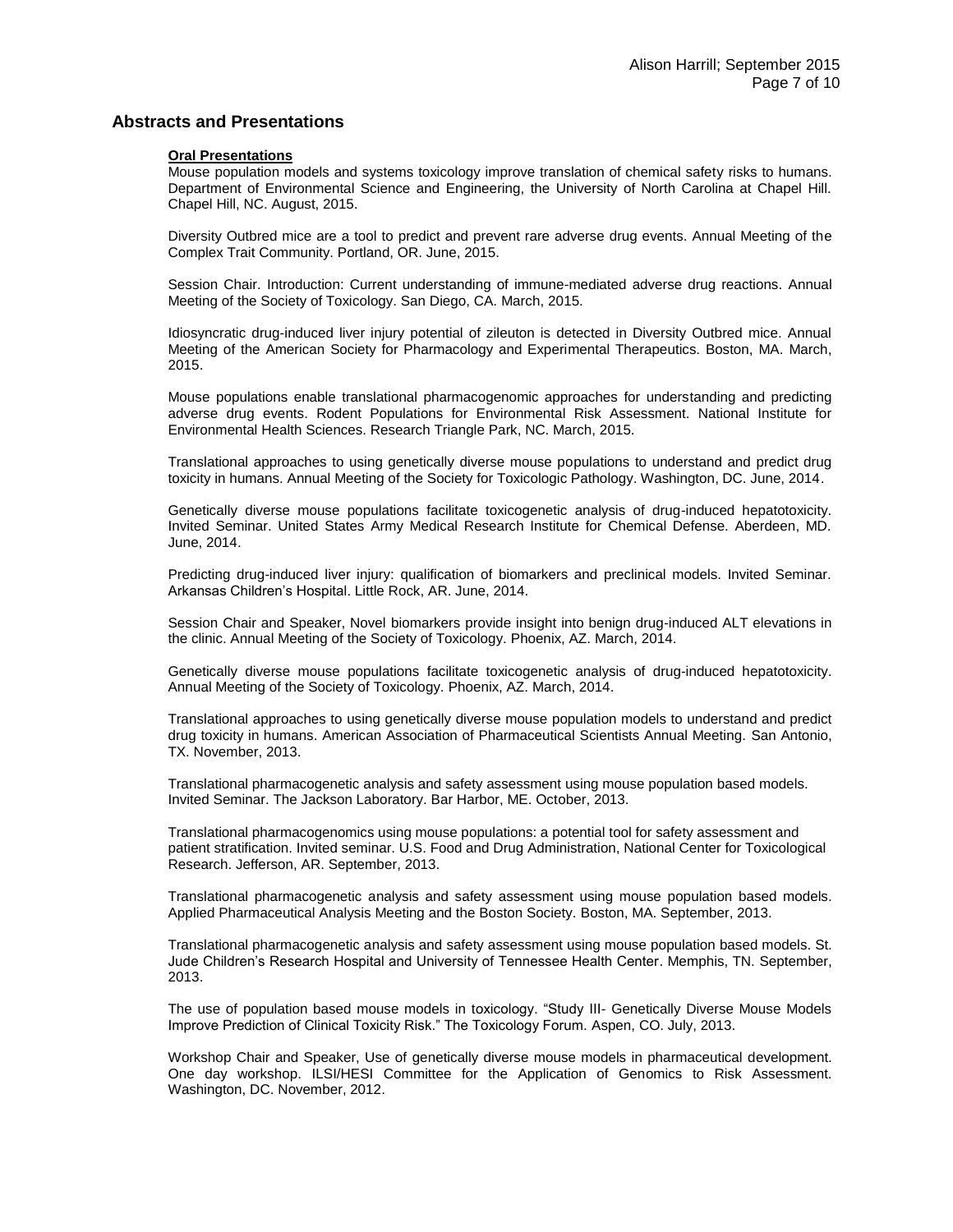Translational aspects of liver toxicity biomarkers. American College of Toxicology Annual Meeting. Phoenix, AZ. November, 2011.

Translational pharmacogenetics: improving toxicity risk prediction by using genetically defined rodents. Animal Clinical Chemistry Division Fall Meeting on "Hepatotoxicity: Mechanisms, Predictivity, and Biomarkers." Raritan, NJ. October, 2011.

Qualification of novel liver biomarkers in a healthy volunteer study of heparin treatment. AASLD/FDA/PhRMA Annual Drug-Induced Liver Injury Meeting. Silver Spring, MD. March, 2011.

Development of new in vivo models. American College of Toxicology Annual Meeting. Baltimore, MD. November, 2010.

Globalization Pharmaceutics Education Network short course entitled "Drug-induced toxicity: a major factor in clinical failure of drug candidates". Chapel Hill, NC. November, 2010.

Collaborative Cross inbred mice as a model for idiosyncratic adverse drug events. Gordon Research Conference on Drug Metabolism. Waterville, ME. July, 2010.

Translational pharmacogenomics of DILI using the Collaborative Cross mouse population. Drug-Induced Liver Injury Network Annual Meeting. Research Triangle Park, NC. April, 2010.

Predicting and understanding adverse drug reactions from mouse to man using novel genetic and *in silico* tools. North Carolina Society of Toxicology Spring Meeting. Research Triangle Park, NC. March, 2010.

Drug-induced liver injury: predicting risk from mouse to man using novel genetic and *in silico* Tools. University of North Carolina Department of Pharmacotherapy and Experimental Therapeutics Seminar Series. Chapel Hill, NC. November, 2009.

Pharmacogenetics of drug-induced liver injury using the mouse model of the human population. International Society for the Study of Xenobiotics. Baltimore, MD. October, 2009.

### **Abstracts / Poster Presentations**

Diversity Outbred mice are a tool for predicting idiosyncratic liver toxicity. **Harrill, A.H.,** Lyn-Cook Jr., Gatti, D.M., Luo, S., Churchill, G.A. Gordon Research Conference: Cellular & Molecular Mechanisms of Toxicity. Andover, NH. 2015

The role of genetic background on adverse health effects due to prenatal exposure to environmental obesogen tributyltin. Tobacyk, J., Luo, S., **Harrill, A.H.** Gordon Research Conference: Cellular & Molecular Mechanisms of Toxicity. Andover, NH. 2015

The Diversity Outbred: A tool to improve preclinical safety testing and pharmacogenetic analysis. **Harrill, A.H.,** Lyn-Cook Jr., Gatti, D.M., Luo, S., Churchill, G.A. U.S. Food and Drug Administration Office of Regulatory Science Innovation Symposium. White Oak, MD. 2015.

Idiosyncratic drug-induced liver injury potential of zileuton is detected in Diversity Outbred mice. **Harrill, A.H.,** Lyn-Cook Jr., Gatti, D.M., Luo, S., Churchill, G.A. Annual Meeting of the American Society for Pharmacology and Experimental Therapeutics. Boston, MA, 2015.

Diversity Outbred mice indicate idiosyncratic drug-induced liver injury potential. Lyn-Cook Jr., Gatti, D.M., Luo, S., Churchill, G.A., **Harrill, A.H.** Annual Meeting of the Society of Toxicology. San Diego, CA. 2015.

Time-dependent release and expression of microRNAs occurs following α-naphthylisothiocyanate exposure in the rat. Church, R.J., Otieno, M., McDuffie, J.E., Sonee, M., Hall, L., Singer, M., Watkins, P.B., **Harrill, A.H.** Annual Meeting of the Society of Toxicology. San Diego, CA. 2015.

Using targeted metabolomics to predict drug hepatotoxicity in Diversity Outbred mice. Chandramouli, B., Cosgrove, J.R., Lyn-Cook Jr., L, Benskin, J.P., **Harrill, A.H.** Annual Meeting of the Society of Toxicology. San Diego, CA. 2015.

Diversity Outbred mice indicate idiosyncratic drug-induced liver injury potential. Lyn-Cook Jr., Gatti, D.M.,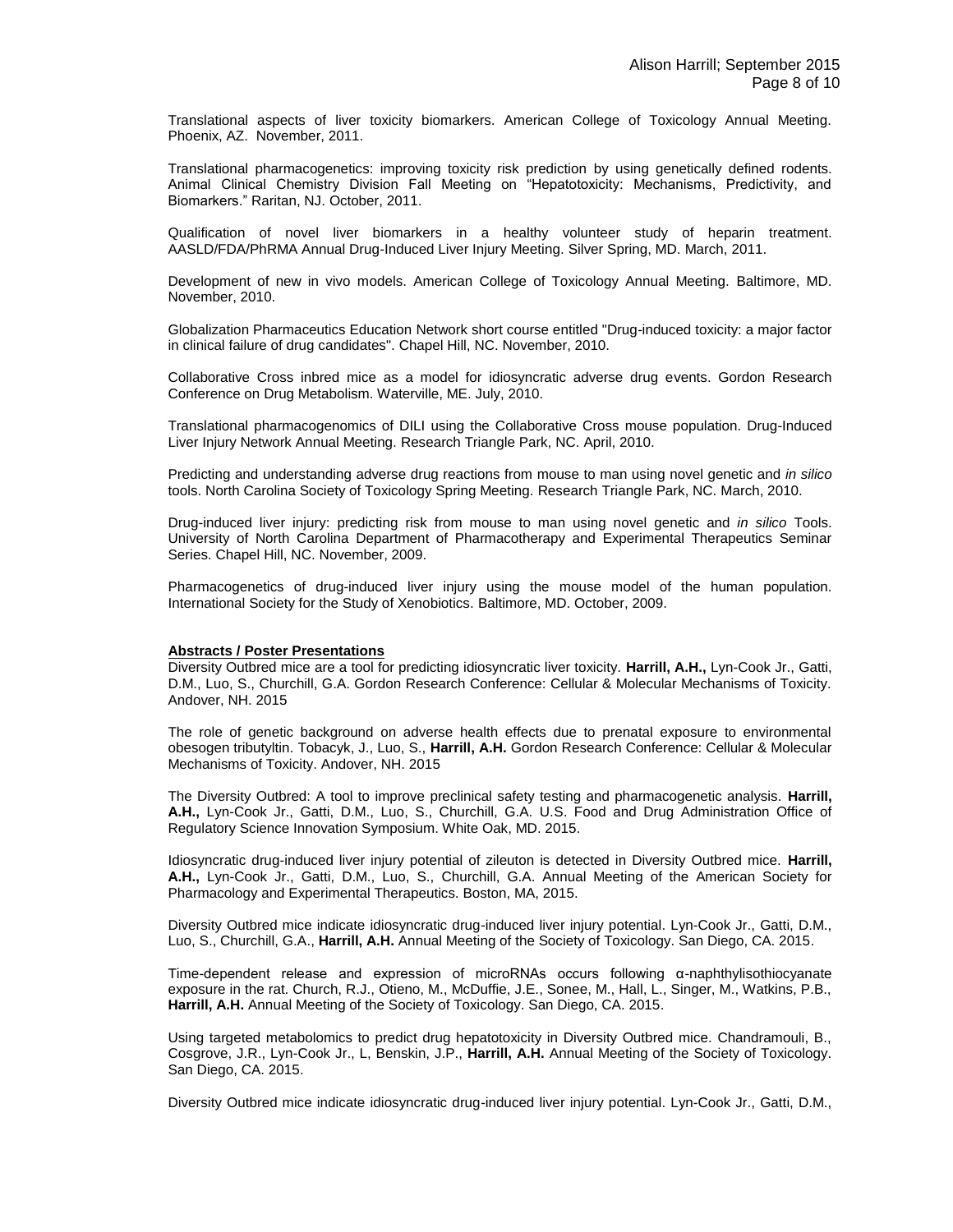Luo, S., Churchill, G.A., **Harrill, A.H.** National Institute for Environmental Health Sciences. Research Triangle Park, NC. March, 2015.

Characterizing candidate genes in non-small cell lung cancer. Ngongoni, S., **Harrill, A.H.,** Orloff, M. University of Arkansas for Medical Sciences Research Day. Little Rock, AR. 2014.

Diversity Outbred mice may facilitate prediction of drug-induced liver injury. **Harrill, A.H.** Gordon Research Conference: Drug Safety. Easton, MA. 2014.

Doxorubicin-induced glomerular injury is associated with urinary microRNA alterations in the rat. Church, R.J., McDuffie, J.E., Sonee, M., Otieno, M., Watkins, P.B., **Harrill, A.H**. Annual Meeting of the Society of Toxicology. Phoenix, AZ. 2014.

Prdm2 is identified as a potential risk factor for zileuton-induced liver injury in a mouse genetic diversity panel. Mosedale, M., Adkins, K., Wu, H., **Harrill, A.H.** Annual Meeting of the Society of Toxicology. Phoenix, AZ. 2014.

Advancing regulatory science through translational pharmacogenomics. **Harrill, A.H.** Burroughs Wellcome Fund New Awardee Meeting. Research Triangle Park, NC. 2013.

Safety assessment of a novel antibiotic using a mouse population-based approach predicts risk of DILI in humans where classical models fail. Mosedale, M., Kurtz, C.L., Eaddy, J.S., Adkins, K., Wu, H., Watkins, P.B., **Harrill, A.H**. Annual Meeting of the Society of Toxicology. San Antonio, TX. 2013.

Identification of genomic regions linked to epigallocatechin gallate induced liver toxicity using the Diversity Outbred stock. Church, R.J., Gatti, D.M., Mosedale, M., Eaddy, J.S., Churchill, G.A., Watkins, P.B., Threadgill, D.W., **Harrill, A.H.** Annual Meeting of the Society of Toxicology. San Antonio, TX. 2013.

Population based toxicity assessment implicates mitochondrial dysfunction as an early event in isoniazidinduced liver injury. Eaddy, J.S., Kurtz, C.L., Adkins, K., Wu, H., Watkins, P.B., **Harrill, A.H.** Annual Meeting of the Society of Toxicology. San Francisco, CA. 2012.

Pharmacogenomics of Thelin induced liver injury in a mouse diversity panel. Kurtz, C.L., Adkins, K., Wu, H., Rago, B., Barricklow, J., Pandher, K., **Harrill, A.H.** Annual Meeting of the Society of Toxicology. San Francisco, CA. 2012.

A mouse diversity panel approach predicts clinical DB289-related renal toxicity. **Harrill, A.H.,** DeSmet, K., Wolf, K., Hall, J.E., Paine, M., Tidwell, R., Watkins, P.B. Annual Meeting of the Society of Toxicology. San Francisco, CA. 2012.

Idiosyncratic adverse drug reactions modeled using a genetically diverse mouse panel may facilitate pharmacogenomics. **Harrill, A.H**., Adkins, K., Wu, H., Pletcher, M.T., Watkins, P.B. Mouse Genetics. Washington, DC. 2011.

Sorbitol dehydrogenase and glutamate dehydrogenase are not superior to traditional biomarkers of liver injury: a healthy volunteer study of heparins. **Harrill, A.H.,** Eaddy, J.S., Roach, J., Fier, I.D., Watkins, P.B. Annual Meeting of the Society of Toxicology. Washington, DC. 2011.

The Collaborative Cross: a systems biology resource for understanding and predicting adverse drug reactions", **Harrill, A.H.,** Threadgill, D.W., and Watkins, P.B. Quantitative and Systems Pharmacology Workshop II. Bethesda, MD. 2010.

Idiosyncratic adverse drug reactions modeled using a mouse diversity panel may facilitate pharmacogenomics. **Harrill, A.H.,** Pletcher, M.T., Lawton, M., Watkins, P.B. Annual Meeting of the Society of Toxicology. Salt Lake City, UT. 2010.

Phenotypic anchoring of gene expression from acetaminophen hepatotoxicity studies in the mouse model of the human population reveals biomarkers of response. **Hege, A.I.,** Ross, P.K., Watkins, P.B., Threadgill, D.W., and Rusyn, I. Annual Meeting of the Society of Toxicology. Seattle, WA. 2008.

Toxicogenetics, using a mouse diversity panel, reveals population-based biomarkers of response to acetaminophen hepatotoxicity. **Hege, A.I.,** Threadgill, D.W., and Rusyn, I. UNC Curriculum in Toxicology